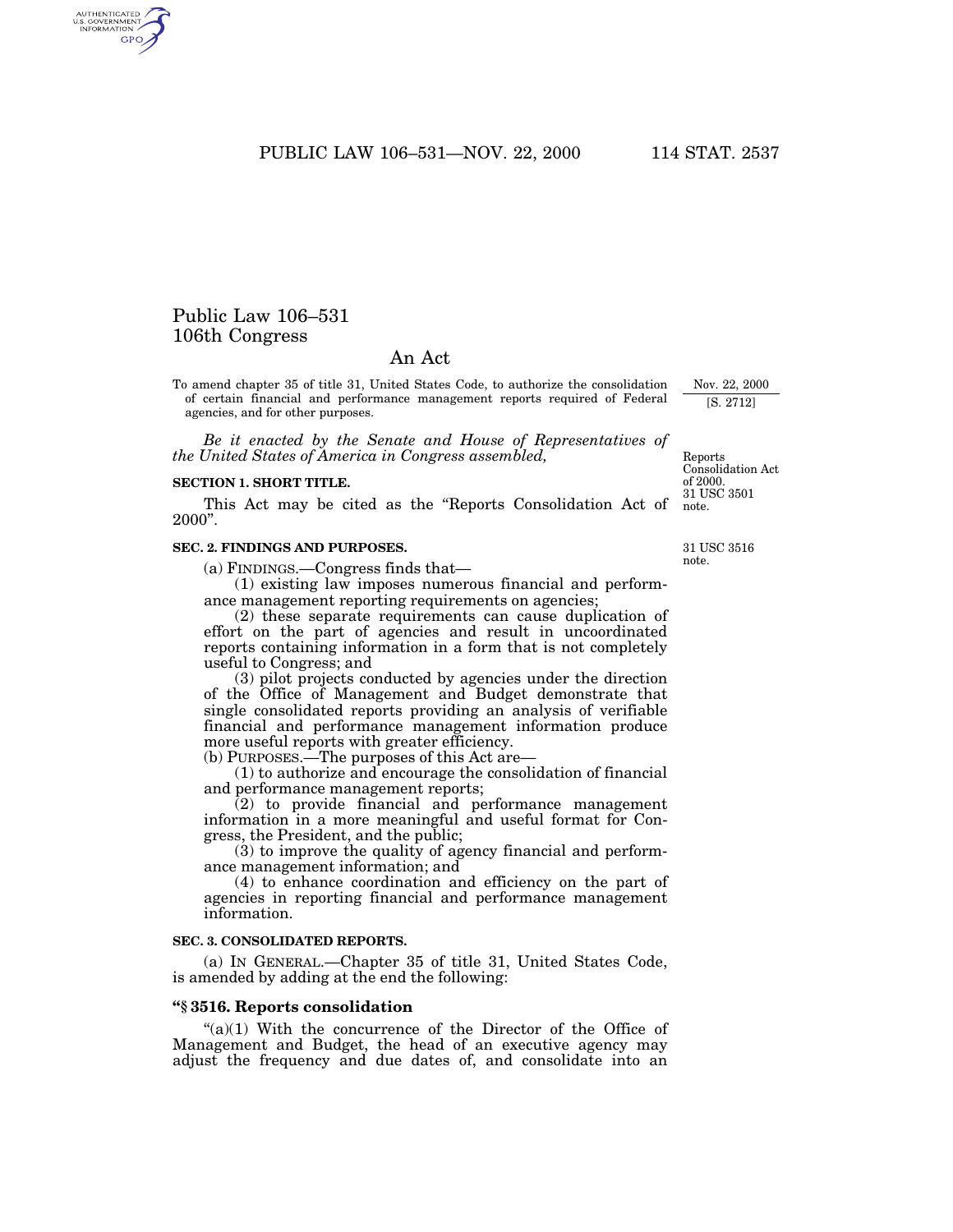Deadline.

annual report to the President, the Director of the Office of Management and Budget, and Congress any statutorily required reports described in paragraph (2). Such a consolidated report shall be submitted to the President, the Director of the Office of Management and Budget, and to appropriate committees and subcommittees of Congress not later than 150 days after the end of the agency's fiscal year.

 $(2)$  The following reports may be consolidated into the report referred to in paragraph (1):

''(A) Any report by an agency to Congress, the Office of Management and Budget, or the President under section 1116, this chapter, and chapters 9, 33, 37, 75, and 91.

" $(B)$  The following agency-specific reports:

''(i) The biennial financial management improvement plan by the Secretary of Defense under section 2222 of title 10.

"(ii) The annual report of the Attorney General under section 522 of title 28.

''(C) Any other statutorily required report pertaining to an agency's financial or performance management if the head of the agency—

"(i) determines that inclusion of that report will enhance the usefulness of the reported information to decision makers; and

"(ii) consults in advance of inclusion of that report with the Committee on Governmental Affairs of the Senate, the Committee on Government Reform of the House of Representatives, and any other committee of Congress having jurisdiction with respect to the report proposed for inclusion.

 $'(b)$  A report under subsection (a) that incorporates the agency's program performance report under section 1116 shall be referred to as a performance and accountability report.

" $(c)$  A report under subsection  $(a)$  that does not incorporate the agency's program performance report under section 1116 shall contain a summary of the most significant portions of the agency's program performance report, including the agency's success in achieving key performance goals for the applicable year.

''(d) A report under subsection (a) shall include a statement prepared by the agency's inspector general that summarizes what the inspector general considers to be the most serious management and performance challenges facing the agency and briefly assesses the agency's progress in addressing those challenges. The inspector general shall provide such statement to the agency head at least 30 days before the due date of the report under subsection (a). The agency head may comment on the inspector general's statement, but may not modify the statement.

''(e) A report under subsection (a) shall include a transmittal letter from the agency head containing, in addition to any other content, an assessment by the agency head of the completeness and reliability of the performance and financial data used in the report. The assessment shall describe any material inadequacies in the completeness and reliability of the data, and the actions the agency can take and is taking to resolve such inadequacies.''.

(b) SPECIAL RULE FOR FISCAL YEARS 2000 AND 2001.—Notwithstanding paragraph (1) of section 3516(a) of title 31, United States Code (as added by subsection (a) of this section), the head of

Deadline.

Deadline. 31 USC 3516 note.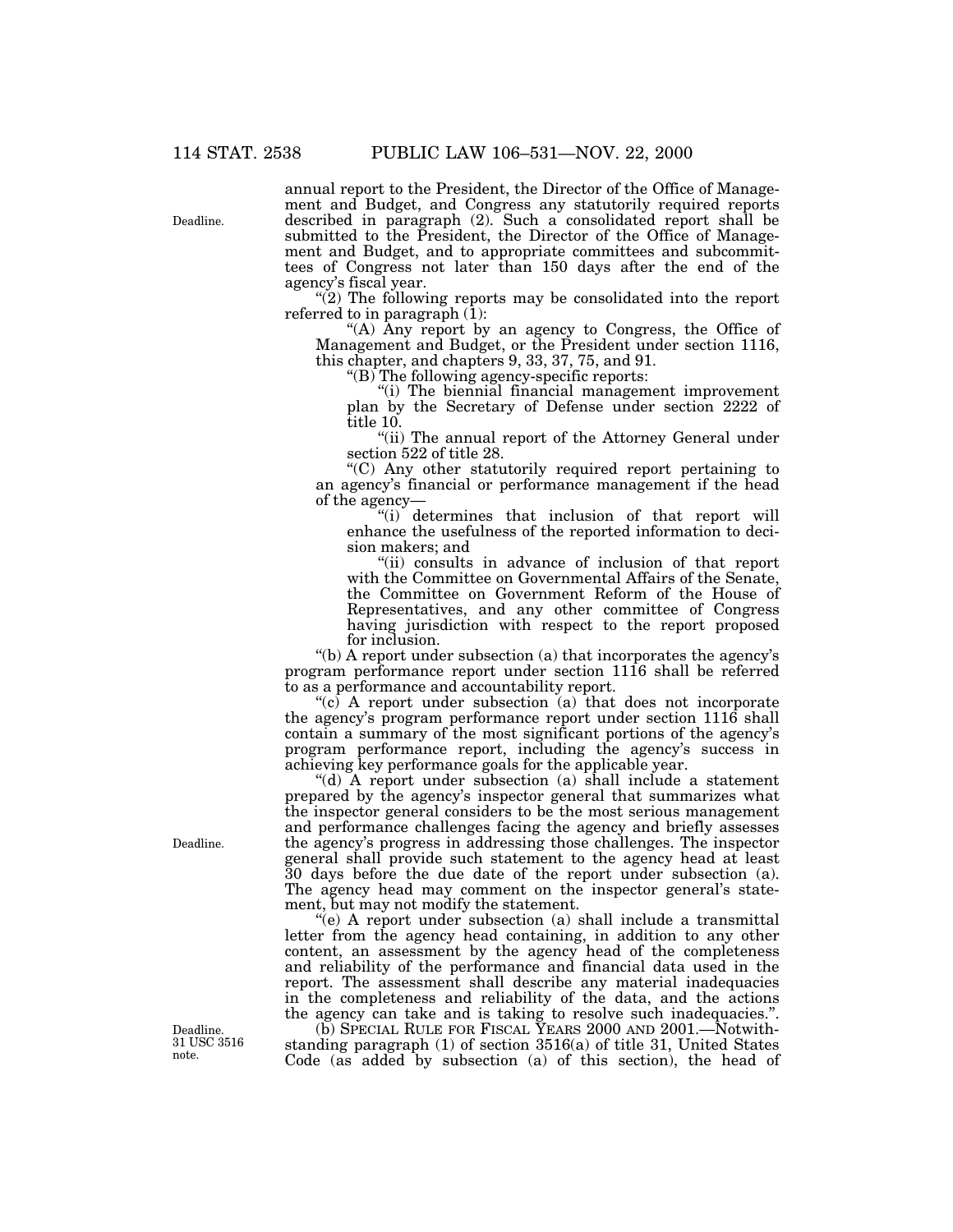an executive agency may submit a consolidated report under such paragraph not later than 180 days after the end of that agency's fiscal year, with respect to fiscal years 2000 and 2001.

(c) TECHNICAL AND CONFORMING AMENDMENT.—The table of sections for chapter 35 of title 31, United States Code, is amended by inserting after the item relating to section 3515 the following: ''3516. Reports consolidation.''.

#### **SEC. 4. AMENDMENTS RELATING TO AUDITED FINANCIAL STATE-MENTS.**

(a) FINANCIAL STATEMENTS.—Section 3515 of title 31, United States Code, is amended—

(1) in subsection (a), by inserting ''Congress and the'' before "Director"; and

(2) by striking subsections (e) through (h).

(b) ELIMINATION OF REPORT.—Section 3521(f) of title 31, United States Code, is amended—

 $(1)$  in paragraph  $(1)$ —

(A) by striking "subsections (a) and  $(f)$ " and inserting "subsection  $(a)$ "; and

(B) by striking " $(1)$ "; and

(2) by striking paragraph (2).

### **SEC. 5. AMENDMENTS RELATING TO PROGRAM PERFORMANCE REPORTS.**

(a) REPORT DUE DATE.—

(1) IN GENERAL.—Section 1116(a) of title 31, United States Code, is amended by striking ''No later than March 31, 2000, and no later than March 31 of each year thereafter,'' and inserting ''Not later than 150 days after the end of an agency's fiscal year,''.

(2) SPECIAL RULE FOR FISCAL YEARS 2000 AND 2001.—Notwithstanding subsection (a) of section 1116 of title 31, United

31 USC 1116 note.

States Code (as amended by paragraph (1) of this subsection), an agency head may submit a report under such subsection not later than 180 days after the end of that agency's fiscal year, with respect to fiscal years 2000 and 2001. (b) INCLUSION OF INFORMATION IN FINANCIAL STATEMENT.—

Section 1116(e) of title 31, United States Code, is amended to read as follows:

 $((e)(1)$  Except as provided in paragraph  $(2)$ , each program performance report shall contain an assessment by the agency head of the completeness and reliability of the performance data included in the report. The assessment shall describe any material inadequacies in the completeness and reliability of the performance data, and the actions the agency can take and is taking to resolve such inadequacies.